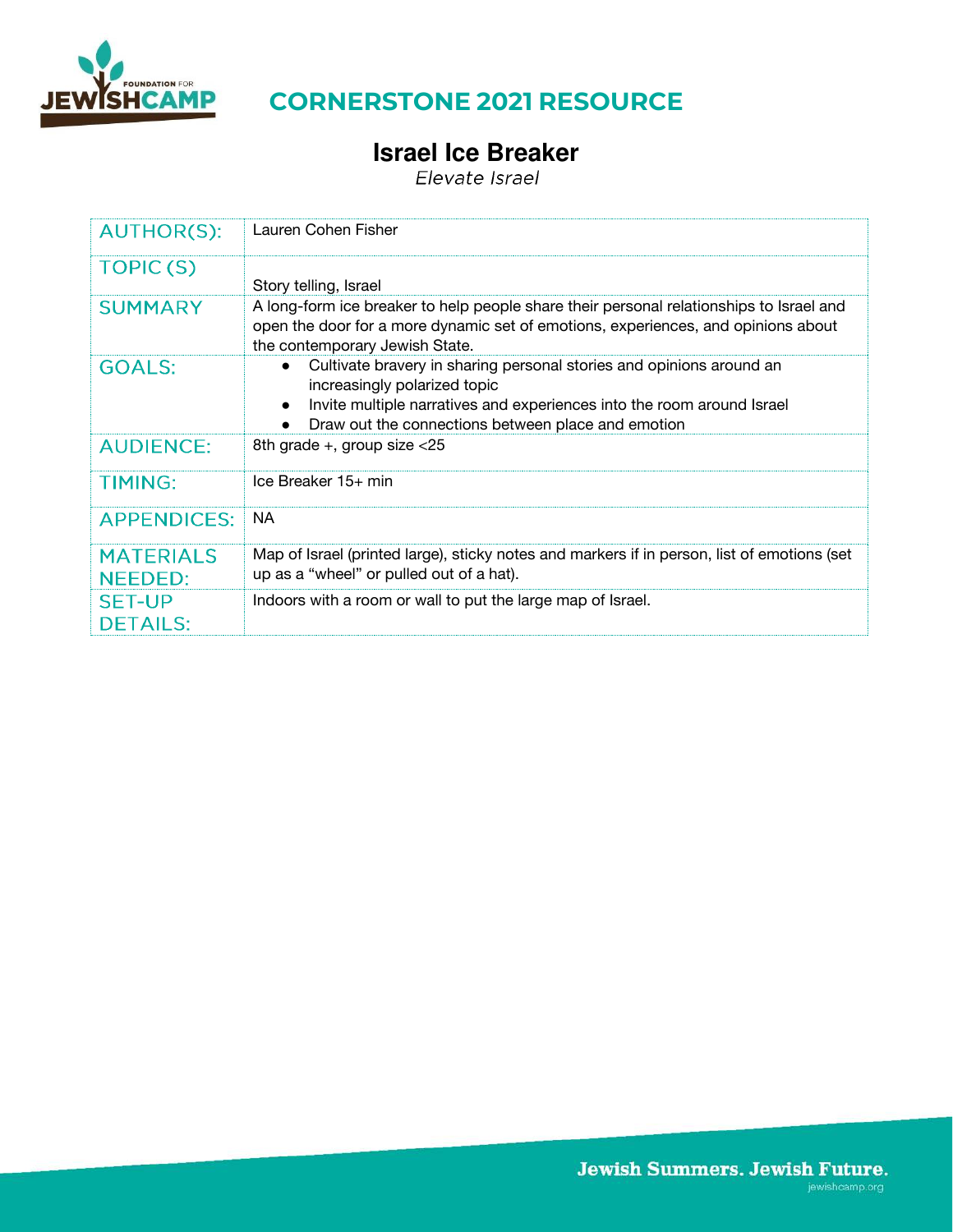

#### **SESSION TIMELINE**

- 00:00 00:05 Introductions and welcome
- 00:05 00:10 Rounds 1-3 of emotion on the map
- 00:10 00:15 Pair-Share one emotion and place
- 00:15 00:20 Debrief (and repeat as many times as desired)

#### **SESSION OUTLINE:**

#### **Spark Question** (in ice breakouts or full group):

Create an agree/disagree spectrum using Zoom's annotate feature about which of the two people prefer:

- Falafel or shawarma
- Army day or Eilat Pool Party
- Shabbat in Tel Aviv or Shabbat in Jerusalem

For the last one, give people 3 min to find a partner in a different place on the spectrum and discuss.

**Transition**: We all come from different places, bring different stories with us, and actually the good conversations happen when we find ourselves on different places on a spectrum.

- Sometimes when it comes to Israel, being in "different places" can raise the heat in the room
- But actually disagreement gives us just as much to bond over as the things we have in common

**Transition:** We're going to explore what some of the emotional relationships are that we have to Israel and try to "map them out" literally and figuratively. If online, use "Wheel Decide" with a variety of different emotions ranging across the spectrum (see emotions below)

- Ask a volunteer to "wheel" around to pick the first emotion. Then all participants will and then choose a place in Israel where they have felt that emotion before. [Note: you can either have everyone share one large map, or you can print out individual maps for each participant to mark their own. IF using a large map, have sticky notes on hand, where participants write down the name of the emotion and then stick it to a place in Israel.]
	- Tell everyone that if they aren't sure where to find a place on the map of Israel, they can ask and you will help them find it!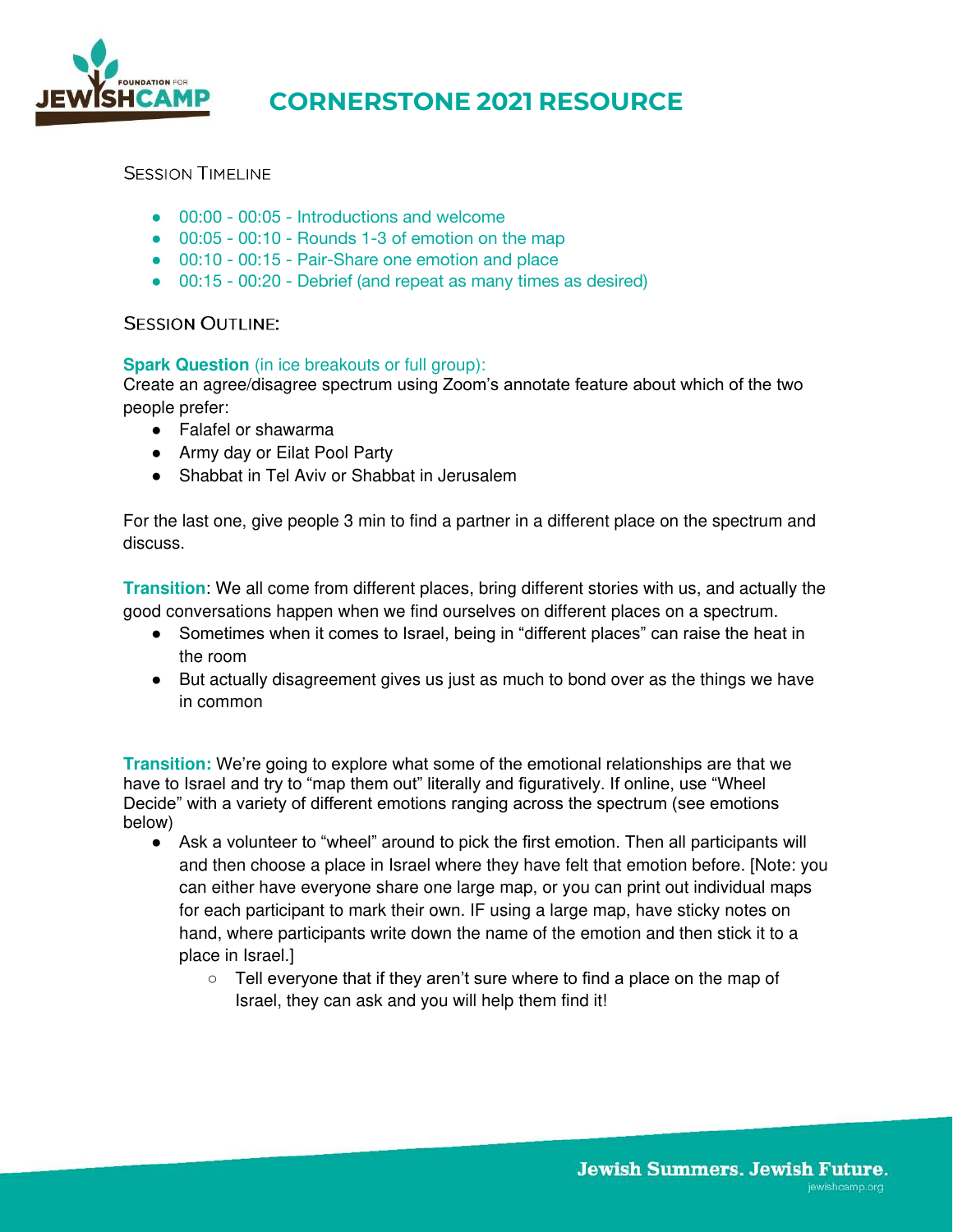

● Go through 3 rounds of this activity, or until there is a diversity of emotions in various places. Ideally, you'll have different emotions in the same location.

Emotions:

- ❏ Proud
- ❏ Frustrated
- ❏ Connected
- ❏ Disconnected
- ❏ Excited
- ❏ Scared
- ❏ Safe
- ❏ Angry
- ❏ Confused
- ❏ Conflicted
- ❏ Inspired
- ❏ Overwhelmed
- ❏ Surprised

Break the group into groups of 2-3 and ask them to pick one emotion and share a personal story that highlights why they chose to put that emotion there.

● For example, I put proud in the Negev because when I was in college, I went on a hike in the desert with my study abroad cohort and even though I never thought of myself as fit or athletic, I was at the front of the group the whole time, and I remember *getting to the top and feeling like "In Israel I can decide what type of person I want to be".*

**Share out:** ask for 3-4 volunteers to share their stories, make sure to have a variety of places and emotions -- positive/negative, but also different emotions in the same place.

**Notice moment:** Diversity of emotions here - both across the land of Israel and also within specific places. That's an incredible place for a discussion to begin.

Sharing stories can be hard, and personal. Close out with a round robin go around of gratitude where everyone shares a gratitude for someone else in the room. This will help encourage a community of sharing and reflecting together.